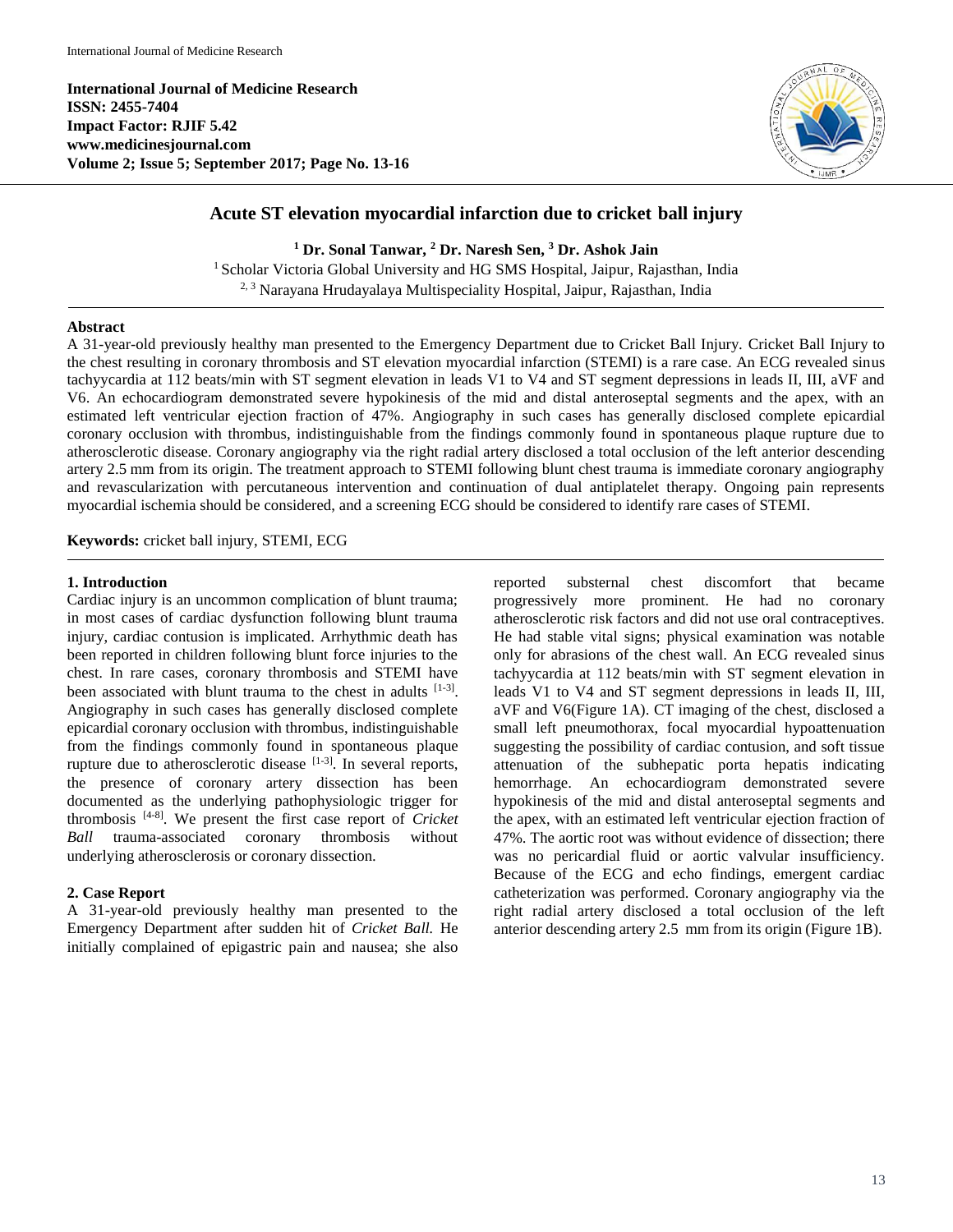

**Fig 1(A):** ECG showing ST segment elevation in leads V1 to V4 and ST segment depressions in leads II, III, aVF and V6. **(B):** (a) Coronary angiogram showing total occlusion of LAD. **(C):** Restoration of normal flow following balloon dilation and stent deployment.

All other epicardial vessels appeared to be normal. Antiplatelet and antithrombotic therapies with aspirin, clopidogrel, and bivalirudin were administered. A coronary wire was passed to the distal LAD, and balloon dilation with an undersized 2.5 mm balloon was performed, restoring normal antegrade flow (Figure 1C). Following PCI, antegrade flow was normal.

CT angiography disclosed no evidence of aortic dissection. The patient exhibited mild pulmonary congestion on the following day that responded to diuretic therapy. Maximum serum troponin I level was 69.1 ng/mL. Hypercoagulability evaluation, including homocysteine, anti-nuclear antibody screen, antithrombin III, protein C, free and total protein S, protein S activity, Factor V Leiden dmutation analysis, prothrombin 20210GA mutation, lupus anticoagulant profile, and anticardiolipin antibody, was negative. She was discharged on the 5th hospital day. Repeat echocardiography 3 weeks after her initial injury showed improvement in LV function, with residual mild to moderate hypokinesis of the mid to apical anterior wall and an ejection fraction of 54 %.

#### **3. Discussion**

A wide variety of cardiovascular pathologies have been associated with blunt trauma injury, including myocardial contusion, aortic transection or less often aortic dissection, trauma-induced ventricular arrhythmia or commotio cordis in young children, hemopericardium with tamponade, and aortic valve leaflet avulsion  $[9-12]$ . Acute myocardial infarction (AMI) is a rare but well-described complication of blunt trauma to the chest. Since the advent of primary percutaneous

intervention, there have been several reports of AMI due to total epicardial thrombotic occlusion following blunt trauma and its successful treatment by percutaneous intervention [13-<sup>17]</sup>. Proposed mechanisms for AMI in this setting have included intimal injury due to shear forces imparted by the blunt trauma  $^{[18, 19]}$ , plaque rupture, coronary artery dissection, and coronary vasospasm [20]. In several reports, the presence of coronary artery dissection has been documented as the underlying pathophysiologic trigger for thrombosis [4-8]. Coronary dissection presumably occurs in association with deceleration trauma, in some cases involving the aorta. It is not known whether affected individuals carry a genetic predisposition to vascular dissection; however, spontaneous coronary dissection has been associated with fibromuscular dysplasia [21-22]. The mechanism of thrombosis in the case presented here remains obscure. Acute psychological stress has been implicated in AMI, following diverse stressors, including earthquakes  $[23]$ , missile attacks  $[24]$ , and international soccer matches  $[25]$ , but these primarily involved patients having underlying atherosclerotic disease, whereas the patient in the current case was a 31-year-old male with no coronary risk factors and no atherosclerosis by angiography or by IVUS interrogation of the vessel wall. It appears most likely that thrombosis in this case was the result of endothelial injury, possibly caused by direct compression of the proximal left anterior descending artery by the force of the blow or via shock waves <sup>[26]</sup>. A mathematical model for blunt injury leading to hemodynamic shade zone formation with high and low shear stress and hyperviscosity has been developed by Ismailov [27] .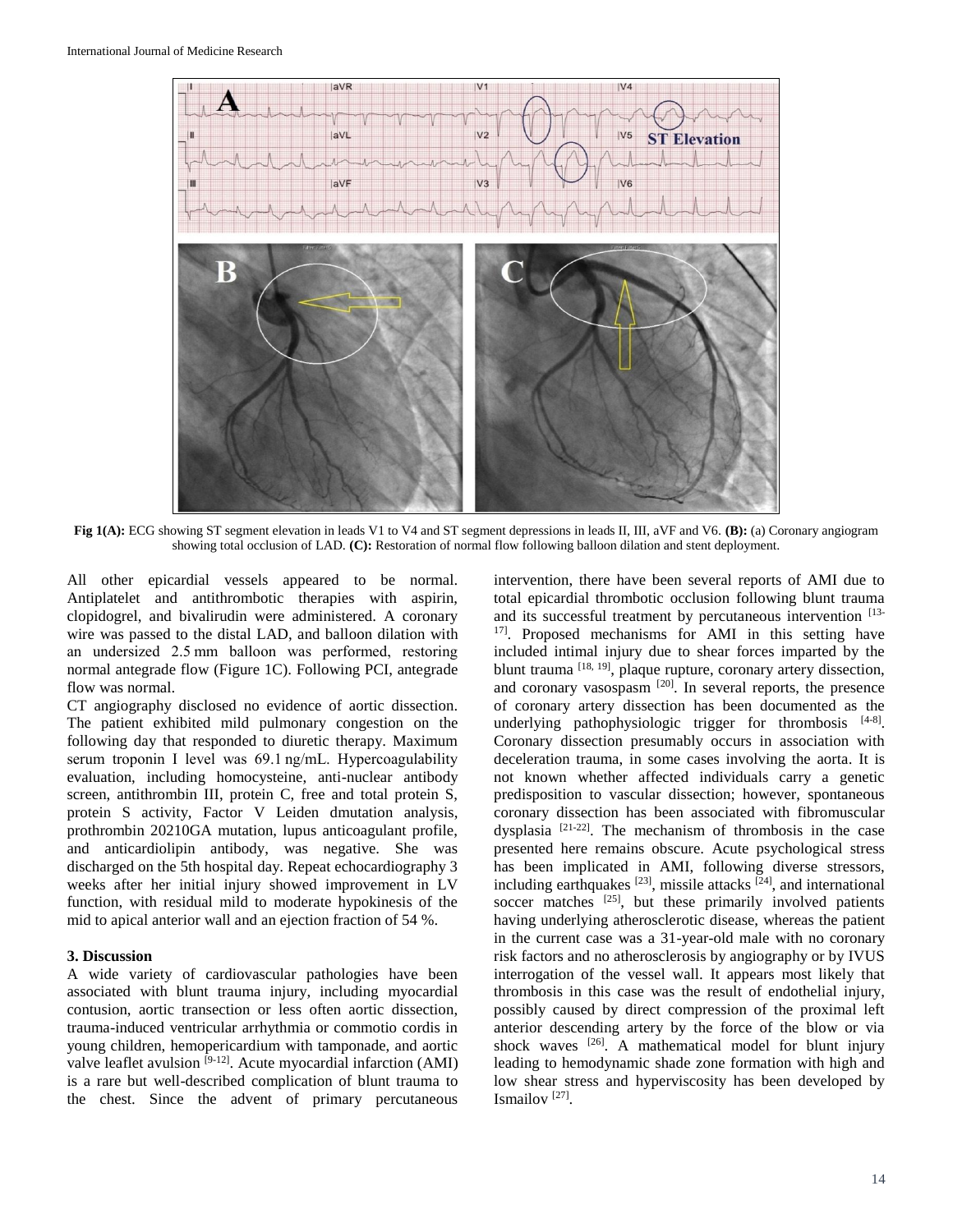The treatment approach to myocardial infarction (STEMI) following blunt chest trauma is immediate coronary angiography and revascularization with percutaneous intervention and continuation of dual antiplatelet therapy. We felt that use of GpIIb/IIIa inhibitor was contraindicated in our patient because of liver laceration and increased risk of bleeding.

## **4. Conclusion**

Although significant chest pain would not be unexpected following severe blunt trauma injury to the chest, the possibility that ongoing pain represents myocardial ischemia should be considered, and a screening ECG should be considered to identify rare cases of STEMI.

## **5. Conflict of Interests**

The authors report no financial relationships or conflict of interests regarding the content herein.

## **6. References**

- 1. Ginzburg E, Dygert J, Parra-Davila E, Lynn M, Almeida J, Mayor M. Coronary artery stenting for occlusive dissection after blunt chest trauma, The Journal of Trauma—Injury, Infection and Critical Care. 1998; 45(1):157-161.
- 2. Moore JE. Acute apical myocardial infarction after blunt chest trauma incurred during a basketball game, Journal of the American Board of Family Practice. 2001; 14(3):219-222.
- 3. Vasudevan AR, Kabinoff GS, Keltz TN, Gitler B. Blunt chest trauma producing acute myocardial infarction in a rugby player, The Lancet. 2003; 362(9381):370.
- 4. Adler JD, Scalea TM. Right coronary artery dissection after blunt chest trauma, Injury Extra. 2010; 41(8):77-79.
- 5. Moreno R, Pérez del Todo J, Nieto M *et al.*, Primary stenting in acute myocardial infarction secondary to right coronary artery dissection following blunt chest trauma. Usefulness of intracoronary ultrasound, International Journal of Cardiology. 2005; 103(2):209-211.
- 6. Gottam N, Salami S, Othman M, Torey J, Rosman H, Boguszewski A. Sealed with a kick: a case of posttraumatic coronary artery dissection and cardiomyopathy, Case Reports in Vascular Medicine. 2012, 3. Article ID 208985.
- 7. Li X, Lei Y, Zheng Q. Myocardial infarction caused by coronary artery dissection due to blunt injury: is thromboaspiration an appropriate treatment? Hellenic Journal of Cardiology. 2014; 55(1):61-64.
- 8. Chun JH, Lee S-C, Gwon H-C *et al.*, Left main coronary artery dissection after blunt chest trauma presented as acute anterior myocardial infarction: assessment by intravascular ultrasound: a case report, Journal of Korean Medical Science. 1998; 13(3):325-327.
- 9. Maron BJ, Gohman TE, Kyle SB, Estes III NAM, Link MS. Clinical profile and spectrum of commotio cordis, The Journal of the American Medical Association. 2002; 287(9):1142-1146.
- 10. Atalar E, Açil T, Aytemir K *et al*., Acute anterior myocardial infarction following a mild nonpenetrating chest trauma—a case report, Angiology. 2001; 52(4):279- 282.
- 11. Murray EG, Minami K, Körtke H, Seggewiß H, Körfer R. Traumatic sinus of Valsalva fistula and aortic valve rupture, The Annals of Thoracic Surgery. 1993; 55(3):760-761.
- 12. Esmaeilzadeh M, Alimi H, Maleki M, Hosseini S. Aortic valve injury following blunt chest trauma, Research in Cardiovascular Medicine. 2014, 3(3). Article ID e17319.
- 13. Salmi A, Blank M, Slomski C. Left anterior descending artery occlusion after blunt chest trauma, Journal of Trauma—Injury Infection & Critical Care. 1996; 40(5):832-834.
- 14. M. L. James, B. C. David, and S. M. Peter, "Acute myocardial infarction caused by blunt chest trauma: successful treatment by direct coronary angioplasty," American Heart Journal, vol. 132, no. 6, pp. 1275e– 1277e, 1996.
- 15. Thorban S, Ungeheuer A, Blasini R, Siewert JR. Emergent interventional transcatheter revascularization in acute right coronary artery dissection after blunt chest trauma, Journal of Trauma. 1997; 43(2):365-367.
- 16. Altekin E, Er A, Oktay C *et al*., Acute anterior myocardial infarction after being struck on the chest by a soccer ball, Hong Kong Journal of Emergency Medicine. 2011; 18(2):120-124.
- 17. Patil RR, Mane D, Jariwala P. Acute myocardial infarction following blunt chest trauma with intracranial bleed: a rare case report, Indian Heart Journal. 2013; 65(3):311-314.
- 18. Marcum JL, Booth DC, Sapin PM. Acute myocardial infarction caused by blunt chest trauma: successful treatment by direct coronary angioplasty, American Heart Journal. 1996; 132(6):1275-1277.
- 19. Yoon SJ, Kwon HM, Kim DS *et al*., Acute myocardial infarction caused by coronary artery dissection following blunt chest trauma, Yonsei Medical Journal. 2003; 44(4):736-739.
- 20. Imamura M, Tsuchiya Y, Tahara H *et al*., Acute myocardial infarction in a patient with primary coronary dissection and severe coronary vasospasm: a case report, Angiology. 1995; 46(10):951-955.
- 21. van der Wall EE, de Graaf FR, van Velzen JE, Jukema JW, Bax JJ, Schuijf JD. IVUS detects more coronary calcifications than MSCT; matter of both resolution and cross-sectional assessment? International Journal of Cardiovascular Imaging. 2011; 27(7):1011-1014.
- 22. Tweet MS, Hayes SN, Pitta SR *et al*., Clinical features, management, and prognosis of spontaneous coronary artery dissection, Circulation. 2012; 126(5):579-588.
- 23. Ogawa K, Tsuji I, Shiono K, Hisamichi S. Increased acute myocardial infarction mortality following the 1995 Great Hanshin-Awaji earthquake in Japan, International Journal of Epidemiology. 2000; 29(3):449-455.